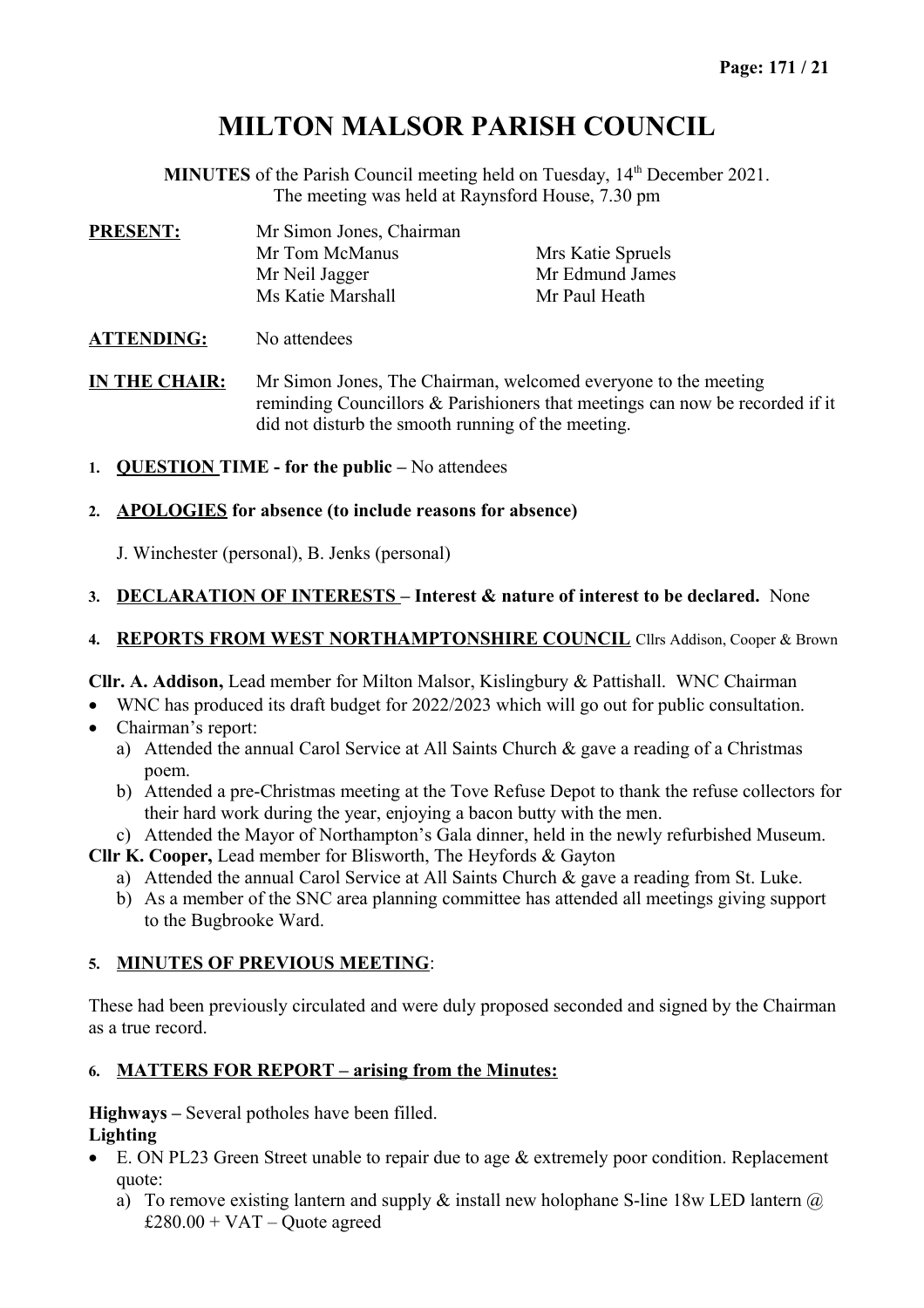Up lighting on the Green – matter dealt with on 14/12/21

### **Village Maintenance / Environment Issues**

- Christmas Tree lights to be connected to electricity for 2022.
- $\bullet$  Ivy in the jitty has been trimmed back
- Rubbish outside the village shop Clerk has been to see the shop attendant who stated the rubbish would be cleared that day. Shop owner to be asked to obtain a big bin for the shop rubbish & not to leave it on the footpath.
- Broken stile on Rectory Lane. a) Clerk has written to Rights of Way & 'Street Doctor.'
- Tree in Stockwell Road appears to be rotten Clerk to ask Allseasons to look at it.
- Query who mows the grass in Stockwell Road  $&$  surrounding area  $-$  Clerk to ask Allseasons **Village Park**
- Repairs to play equipment Climbing frame 'wheel grips' need replacing N. Jagger to order in the spring.
- No parking sign at the park entrance. New one needed. 16" wide x 12" high. Clerk to seek quotes.
- Weeds under the play equipment have been cleared.
- Rabbit cull is working well.

# **Poor's Trust**

- Clerk has written to the vicar asking him to attend a PC meeting in the New Year regarding his role as a Trustee.
- Chairman has replied to Alison Skillen, a former Trustee regarding the position of the Trust at the present moment.
- Correspondence received from B. Sumpton, a former Trustee. There are differences of opinion regarding the Trust. The Chairman will respond.
- PC to advertise for new Trustees. A job description to be put onto the website & notice board. Chairman to draft.

**Website –** PC has enquired the cost of establishing an additional page on the site for the History Society information. Page costs depend on volume of work to be undertaken.

**Footpaths Warden –** Michael Tite has been appointed the new path warden.

# **7. CORRESPONDENCE – Received & Sent**

### **Received from**

- 1. WNC, Wellbeing Supporting your local community
- 2. Grand Union Housing dead trees in Stockwell Road. These do not belong to GUH. PC to deal with the felling.

### **Sent to**

- 1. Sheila Gilder, WNC Query regarding the annual grass mowing contribution
- 2. Anglian Water Query regarding the sewer pipe in High Street & rats. Clerk to contact again
- 3. SNC/WNC Pest Services query regarding rats in High Street. Clerk to contact again
- 4. E. ON Advice regarding the repair to PL17. Light now repaired.

### **8. FINANCE.**

| <b>Bank Balances</b>          | Current A/C                | £200.00    |
|-------------------------------|----------------------------|------------|
|                               | Savings A/C                | £36,337.01 |
| Funds held in the savings a/c | a) Park Account            | £4,709.62  |
|                               | b) Rail Freight Account    | £4,885.00  |
|                               | c) Reserve Fund            | £10,500.00 |
|                               | d) Future Parish Elections | £1,500.00  |